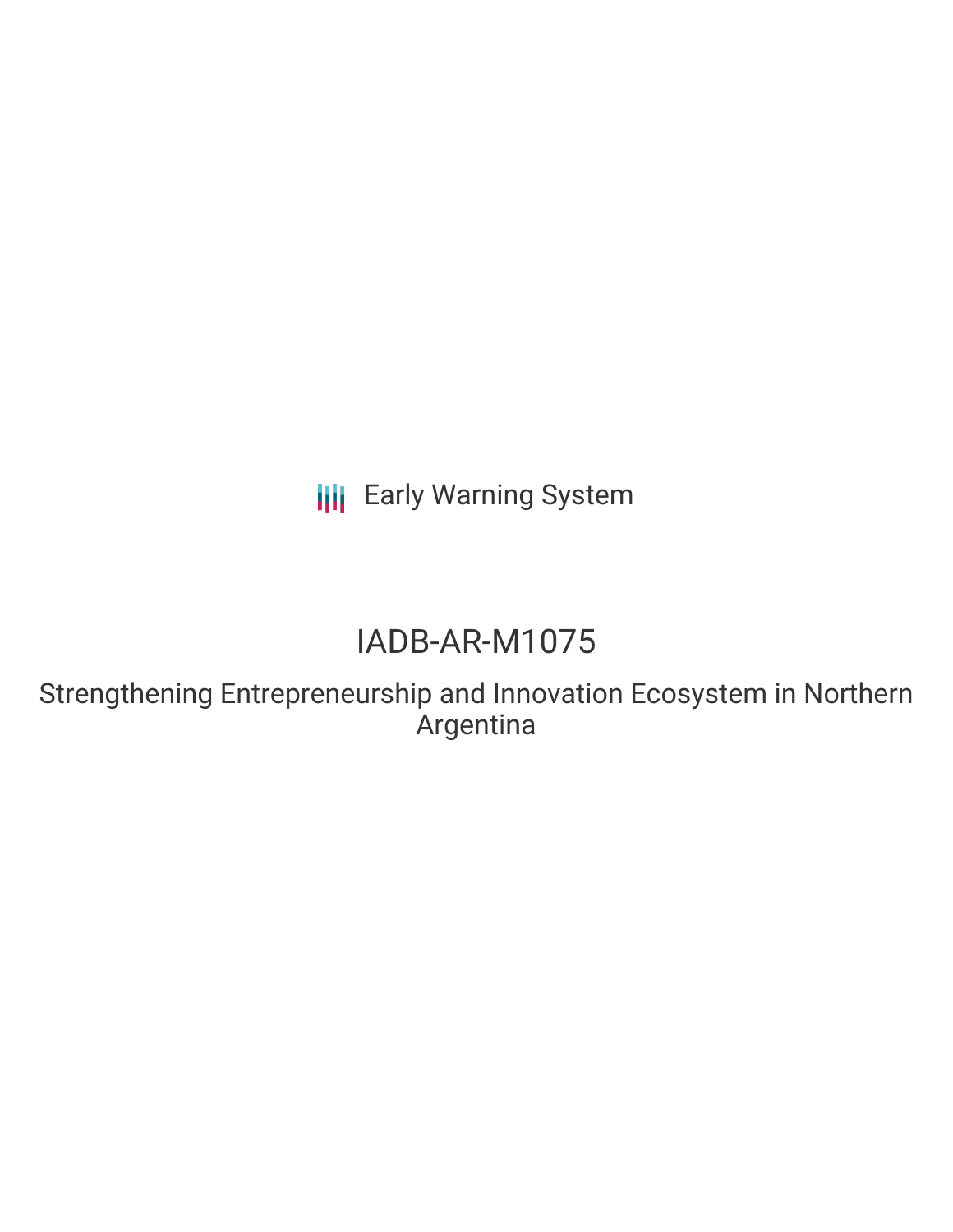

#### **Quick Facts**

| <b>Countries</b>               | Argentina                              |
|--------------------------------|----------------------------------------|
| <b>Specific Location</b>       | Salta, Tucumán                         |
| <b>Financial Institutions</b>  | Inter-American Development Bank (IADB) |
| <b>Status</b>                  | Approved                               |
| <b>Bank Risk Rating</b>        | C                                      |
| <b>Voting Date</b>             | 2016-02-10                             |
| <b>Borrower</b>                | Government of Argentina                |
| <b>Sectors</b>                 | <b>Education and Health</b>            |
| <b>Investment Type(s)</b>      | Grant                                  |
| <b>Investment Amount (USD)</b> | $$0.15$ million                        |
| <b>Project Cost (USD)</b>      | \$ 0.31 million                        |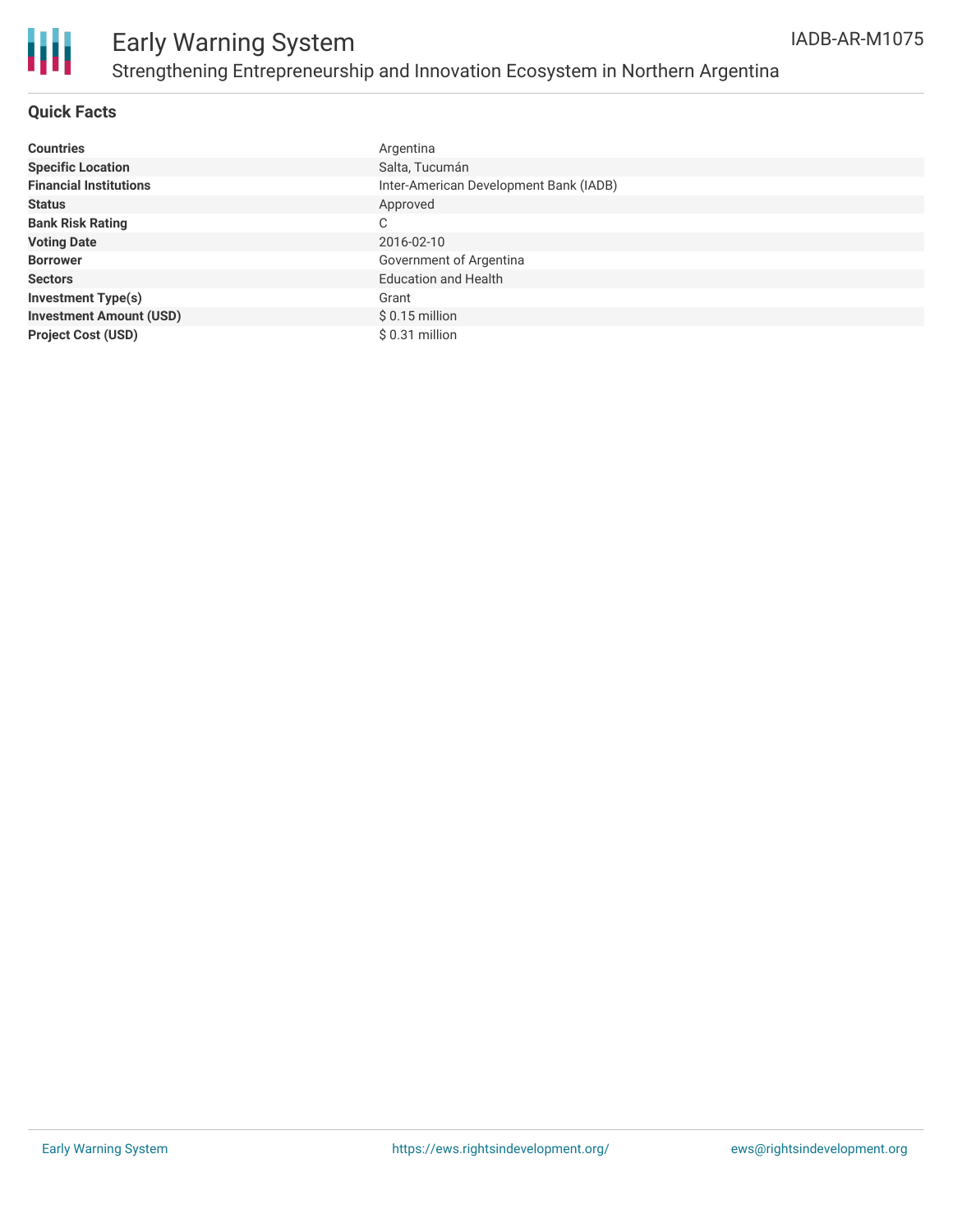

#### **Project Description**

The impact objective of the project is to contribute to the increase in competitiveness, economic growth and the creation of quality employment in the provinces of Salta and Tucumán through activities that aim the development of an entrepreneurship and innovation ecosystem. To this effect, the purpose of the project is to promote the development of an entrepreneurship and innovation ecosystem in those provinces by applying a comprehensive approach that includes awareness, training and empowerment activities as well as working with all the stakeholders in the ecosystem.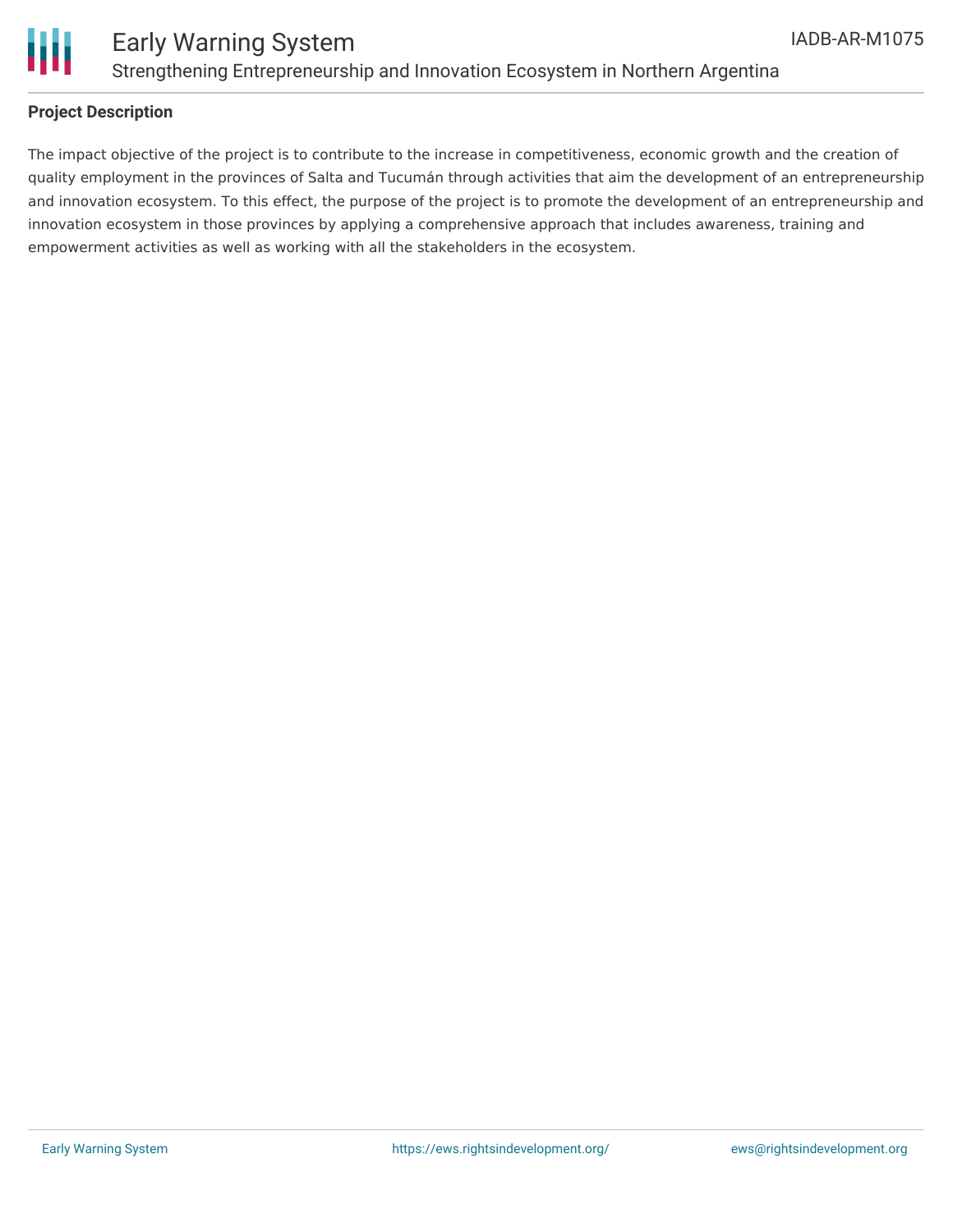

### Early Warning System Strengthening Entrepreneurship and Innovation Ecosystem in Northern Argentina

#### **Investment Description**

• Inter-American Development Bank (IADB)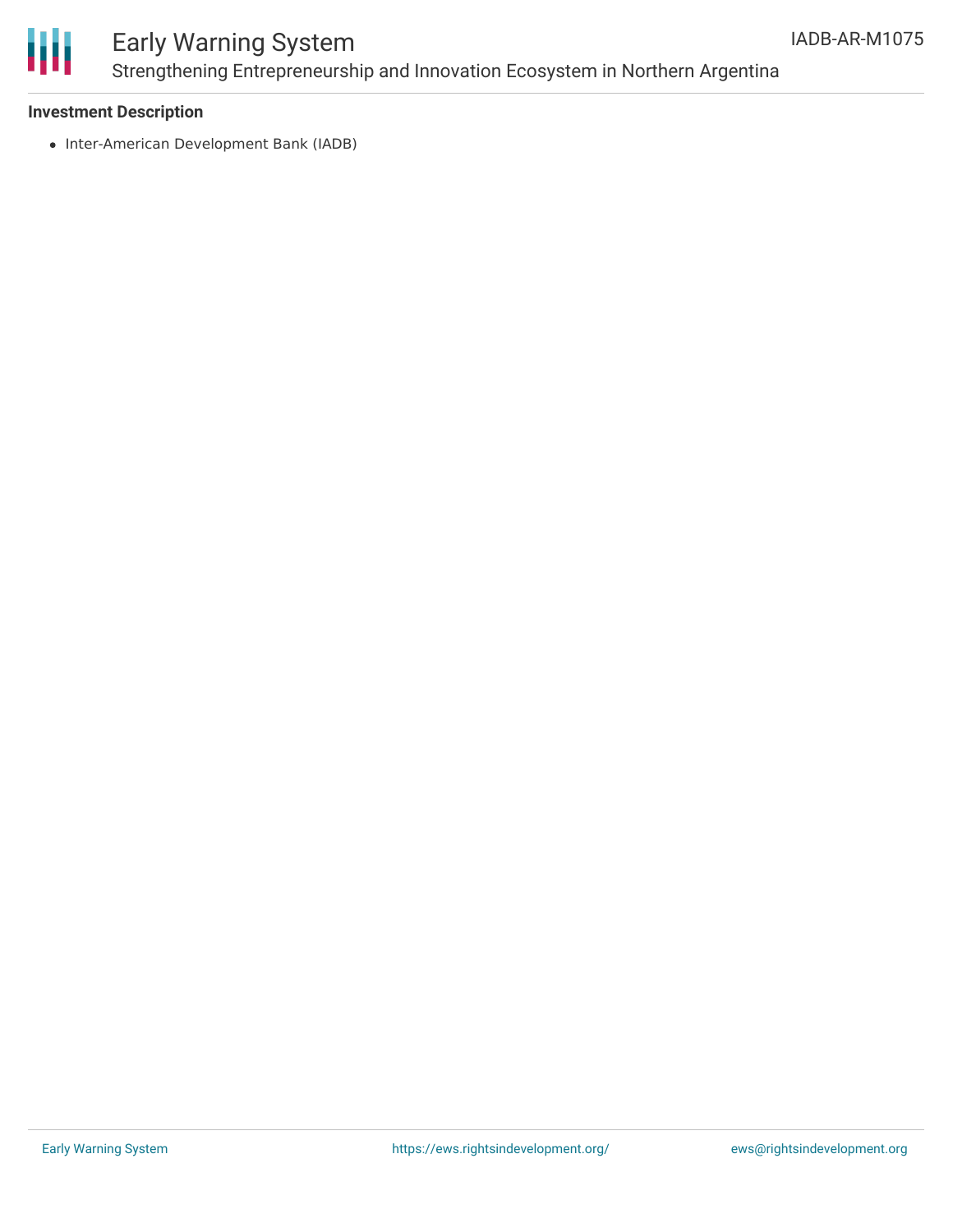

#### **Contact Information**

ACCOUNTABILITY MECHANISM OF IDB/ IIC

The Independent Consultation and Investigation Mechanism (MICI) is the independent complaint mechanism and fact-finding body for people who have been or are likely to be adversely affected by an Inter-American Development Bank (IDB) or Inter-American Investment Corporation (IIC)-funded project. If you submit a complaint to MICI, they may assist you in addressing the problems you raised through a dispute-resolution process with those implementing the project and/or through an investigation to assess whether the IDB or IIC is following its own policies for preventing or mitigating harm to people or the environment. You can submit a complaint by sending an email to MICI@iadb.org. You can learn more about the MICI and how to file a complaint at http://www.iadb.org/en/mici/mici,1752.html (in English) or http://www.iadb.org/es/mici/mici,1752.html (Spanish).